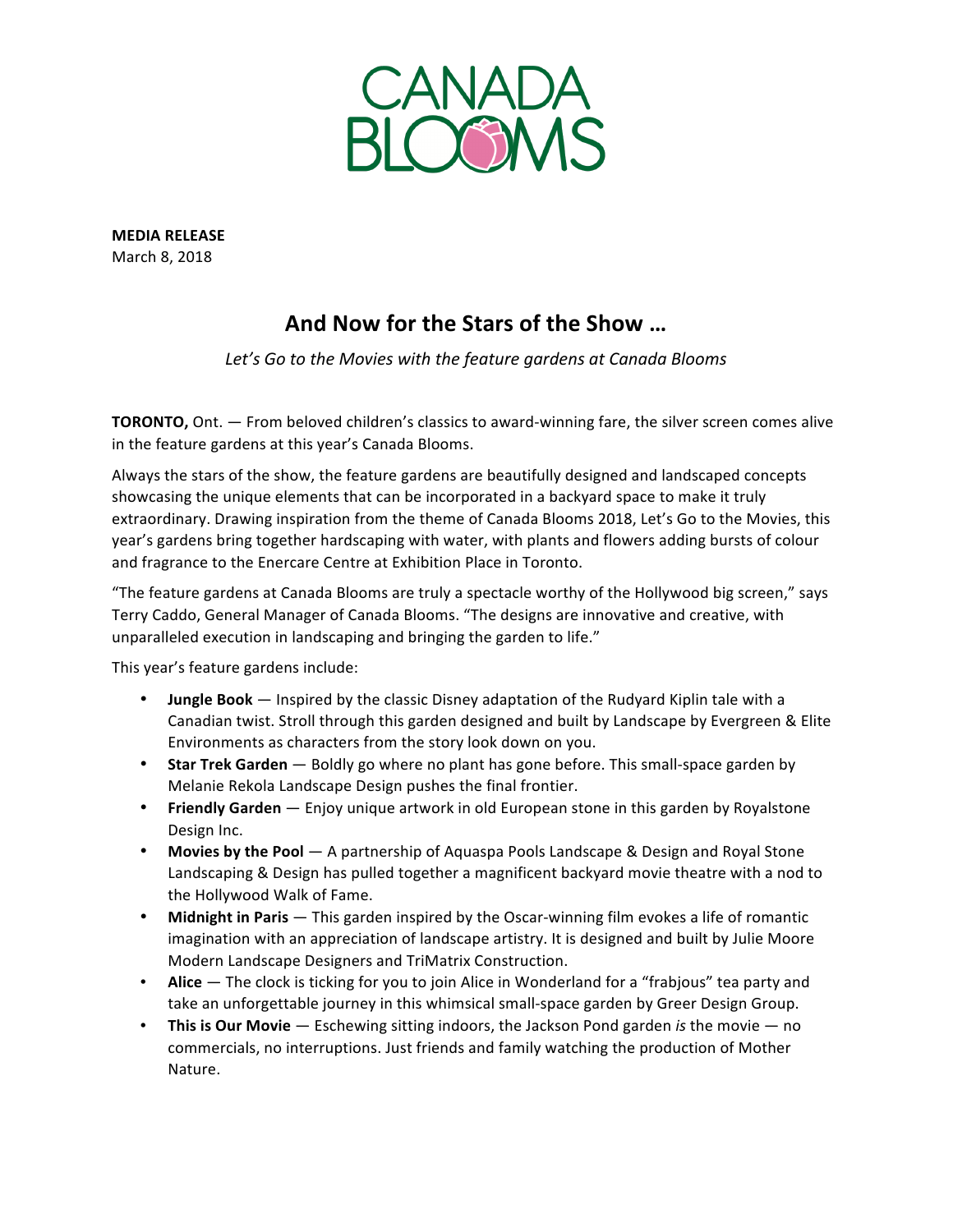

- An Inconvenient Garden Al Gore's documentary drew our attention to the harm we are causing our plant. This Mountainhill Landscape garden pays homage to the strain we are placing on the Earth's resources.
- **Oscars After Party** Always swanky affairs. The Bancheri Bros. garden speaks to the class and elegance of the Oscars, the stars who grace the red carpet and the parties to which they retreat after the formalities are complete.
- **Anticipation** Movie marathons are a great way for cinephiles to spend their time. They are even better when done outdoors, and Vaughan Landscaping has put together the space to do just that.
- Movie Night in Technicolour  $-$  Just because you live in an apartment or condo doesn't mean you can't enjoy the outdoors. Lindy Lawrence, Adele Bakhos and Sylvia Szot have designed the perfect outdoor theatre for your balcony.
- **…** Never Forgotten Not so much a movie-themed garden, but an important one nonetheless. Pulled together by Genoscape for the Highway of Heroes, this is a living tribute to Canada's fallen soldiers.
- Dig Safe Garden Always know what's beneath the surface before digging in. This educational garden by Sean James & Bruce Wilson Landscaping underscores the importance of knowing where your live utilities are before digging.
- **Fusion Oasis Under the Stars** One of the best ways to preserve our precious water resources is to keep the water on site. Landscape Ontario in partnership with Parklane Landscapes present this fusion garden that prevents stormwater runoff.

In all, more than 25 feature, small space, balcony and floral gardens will be on display at Canada Blooms this year, in addition to the creations in the Toronto Flower Show.

Canada Blooms will also include a Tetley Tea Garden, garden marketplace, Ontario Grower's Grove, hundreds of hours of gardening seminars and workshops and a Colio Wine Lounge.

Co-located with the National Home Show, Canada Blooms takes place March  $9^{th}$  to  $18^{th}$ , 2018, at the Enercare Centre at Exhibition Place in Toronto. For more information or for tickets, please visit canadablooms.com. Follow Canada Blooms on Twitter @CanadaBlooms and Like it on Facebook.

## **About Canada Blooms**

Canada Blooms is an annual world-class festival that connects people to the joys and benefits of nature through experiences with gardens and flowers by promoting, educating, inspiring and celebrating all aspects of horticulture. A not-for-profit organization that gives back to the community throughout the year by funding community garden projects around Ontario, Canada Blooms is also dedicated to providing the community with horticulture expertise, education and resources on an ongoing basis.

Now in its 22<sup>nd</sup> year, Canada Blooms was founded by Landscape Ontario and The Garden Club of Toronto. Each year it is supported by a committed group of partners, sponsors and volunteers. Canada Blooms has been named One of Ontario's Top 100 Events by Festivals and Events Ontario and One of North America's Top 100 Events by the American Bus Association.